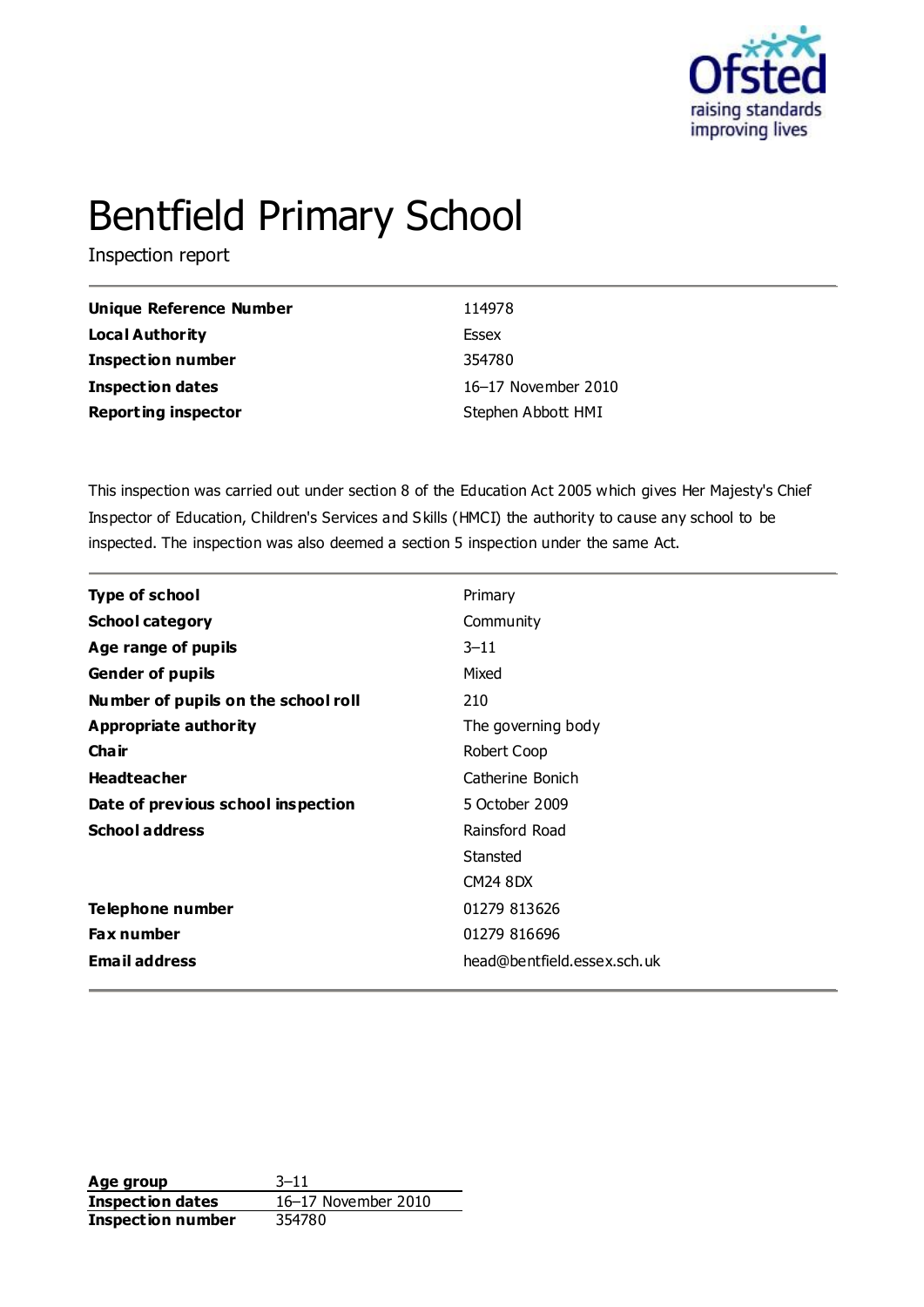The Office for Standards in Education, Children's Services and Skills (Ofsted) regulates and inspects to achieve excellence in the care of children and young people, and in education and skills for learners of all ages. It regulates and inspects childcare and children's social care, and inspects the Children and Family Court Advisory Support Service (Cafcass), schools, colleges, initial teacher training, work-based learning and skills training, adult and community learning, and education and training in prisons and other secure establishments. It assesses council children's services, and inspects services for looked after children, safeguarding and child protection.

Further copies of this report are obtainable from the school. Under the Education Act 2005, the school must provide a copy of this report free of charge to certain categories of people. A charge not exceeding the full cost of reproduction may be made for any other copies supplied.

If you would like a copy of this document in a different format, such as large print or Braille, please telephone 0300 1234 234, or email **[enquiries@ofsted.gov.uk](mailto:enquiries@ofsted.gov.uk)**.

You may copy all or parts of this document for non-commercial educational purposes, as long as you give details of the source and date of publication and do not alter the documentation in any way.

To receive regular email alerts about new publications, including survey reports and school inspection reports, please visit our website and go to 'Subscribe'.

Royal Exchange Buildings St Ann's Square Manchester M2 7LA T: 0300 1234 234 Textphone: 0161 618 8524 E: **[enquiries@ofsted.gov.uk](mailto:enquiries@ofsted.gov.uk)** W: **[www.ofsted.gov.uk](http://www.ofsted.gov.uk/)**

© Crown copyright 2010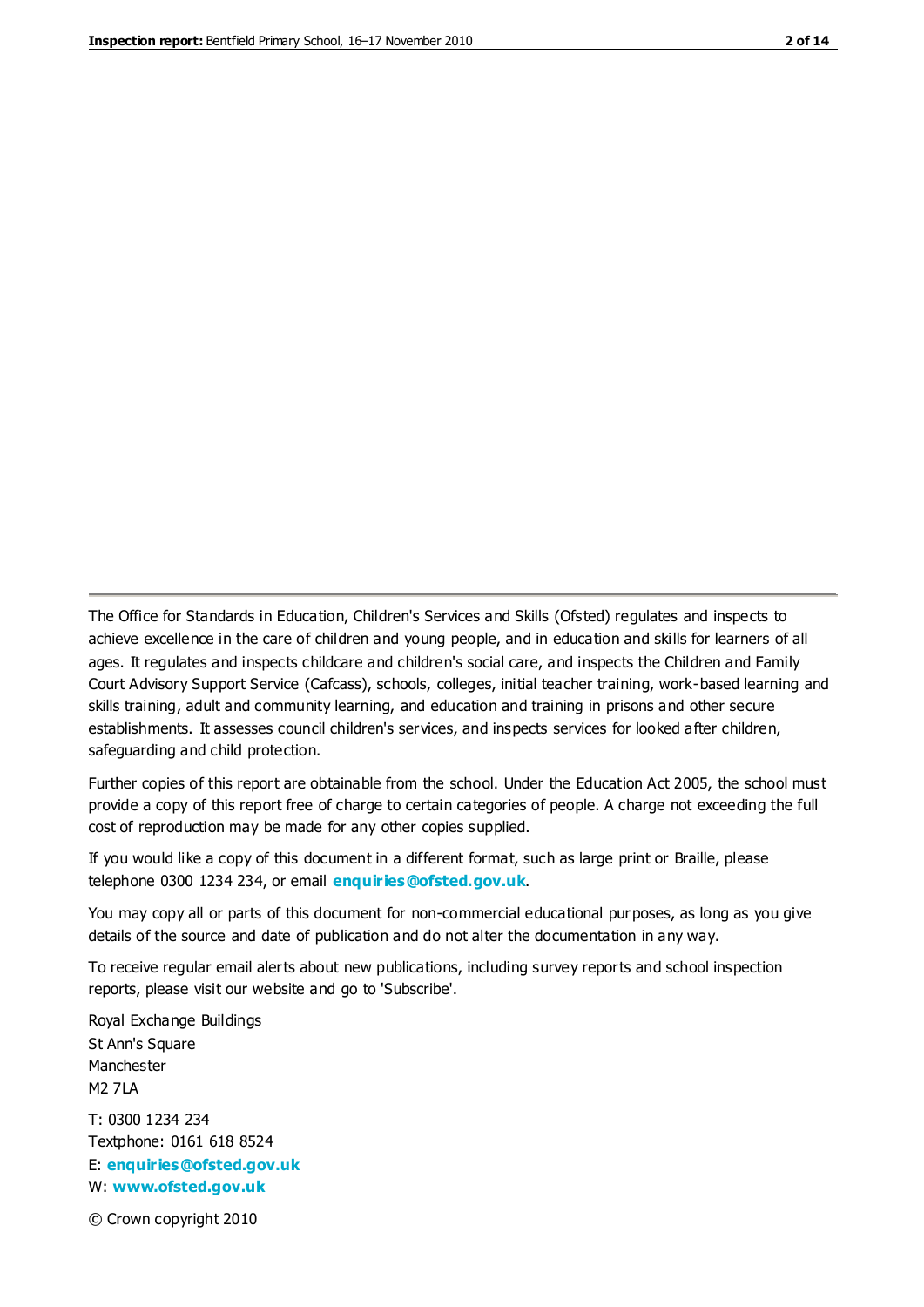# **Introduction**

This inspection was carried out by one of Her Majesty's Inspectors and one additional inspector. Inspectors observed 13 lessons, including two sessions with individual pupils. All nine teachers were observed at least once. They also visited lessons involving each of the pupils in the school's enhanced provision for children with complex needs. They observed the school's work and looked at the school improvement plan, records of the school's own monitoring of lessons, minutes of governing body meetings and the school's surveys of staff and parents. As the inspection was planned as a monitoring inspection, it did not include a parental questionnaire. However, inspectors met with a group of parents as well as groups of pupils, representatives of the governing body, staff and representatives of Essex Local Authority.

The inspection team reviewed many aspects of the school's work. It looked in detail at the following:

- $\blacksquare$  The school's work to improve achievement, especially in Key Stage 1.
- The use of assessment data to support planning to meet pupils' different needs.
- The effectiveness of monitoring, evaluation and planning by leaders and managers at all levels, including the work of the governing body.
- How well the provision in mathematics promotes pupils' learning and progress.
- The school's enhanced provision for pupils with complex needs and the support for other pupils with special educational needs and/or disabilities.

# **Information about the school**

Bentfield Primary School is an average-sized primary school with a nursery class and enhanced provision for 14 children with complex health, physical, developmental and learning needs. For this reason, it caters for a higher than usual proportion of pupils with special educational needs and/or disabilities. A very large majority of pupils are of White British heritage and there are very few pupils at an early stage of learning English as an additional language. Currently, there are twice as many boys as girls in Key Stage 2, but the gender balance is even in the rest of the school. The proportion of pupils known to be entitled to free school meals is below average.

The school is part of the Saffron Walden - Stansted Mountfitchet Federation, an educational partnership committed to enriching the education of young people from 3 to 19. It holds the Sportsmark and is part of the local school sports partnership. It has recently taken a lead in establishing a cluster group of primary schools in the Stansted Mountfitchet area.

When Bentfield Primary School was inspected in October 2009, it was judged to require special measures. Subsequently, the school was inspected on two occasions. At the last monitoring inspection, the school was judged to be making good progress.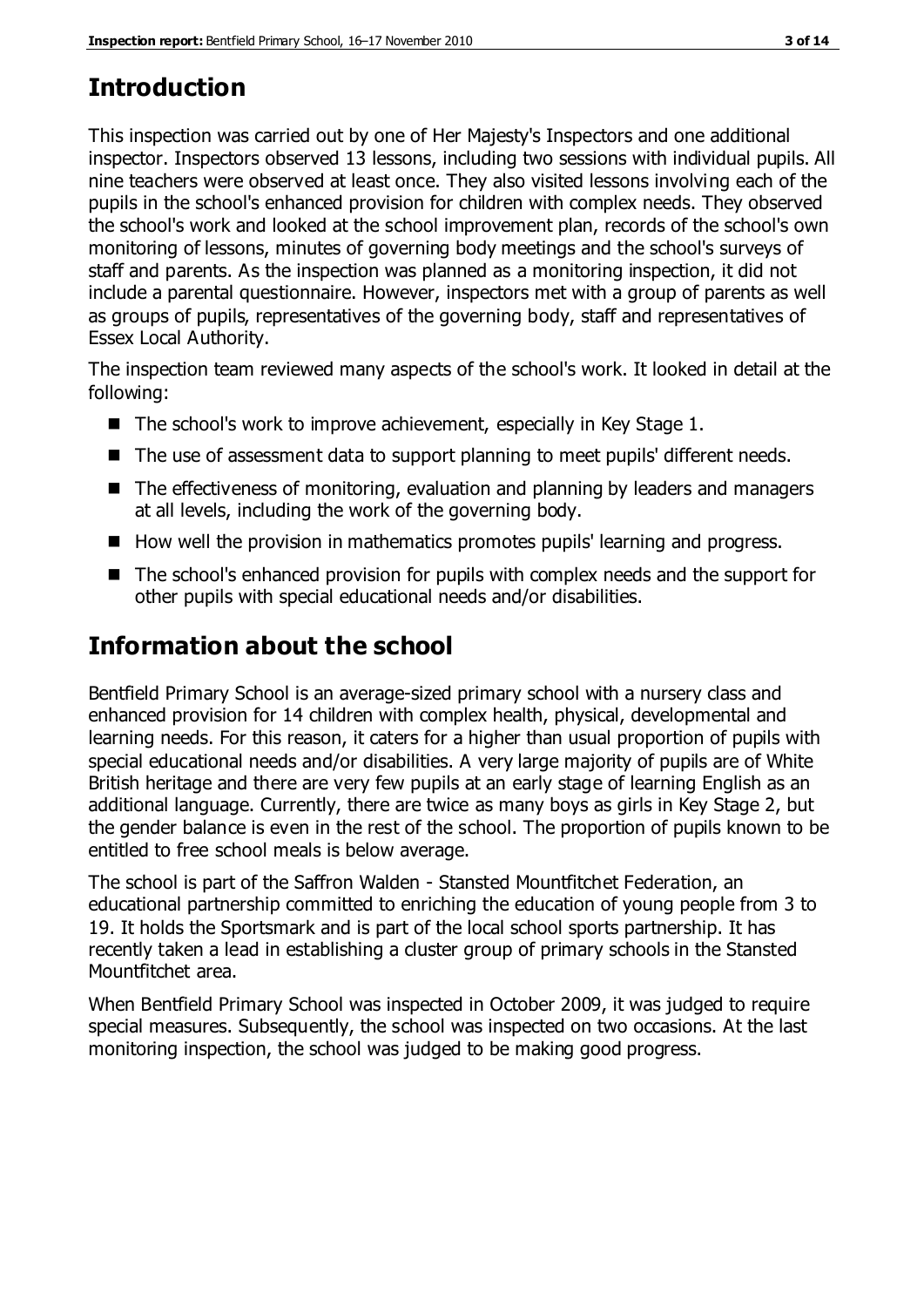# **Inspection judgements**

| Overall effectiveness: how good is the school?  |  |
|-------------------------------------------------|--|
| The school's capacity for sustained improvement |  |

#### **Main findings**

In accordance with section 13 (4) of the Education Act 2005, Her Majesty's Chief Inspector is of the opinion that the school no longer requires special measures. Bentfield Primary School provides a good standard of education overall and has some outstanding aspects. These are the excellent provision for pupils in the Early Years Foundation Stage and the inspirational enhanced provision for pupils with complex health, physical, developmental and learning needs. Learning and support are very well integrated within lessons for pupils in the enhanced provision and others with special educational needs and/or disabilities. As a result, their progress is outstanding. The school is a highly inclusive community and its promotion of equal opportunities is exemplary. The school provides outstanding care, guidance and support, and works exceptionally well in partnership with other agencies to ensure that pupils' health, developmental and educational needs are considered as a whole.

The school has blossomed under the leadership of its new headteacher. Staff morale has much improved and the senior leaders have clearer roles. Self-evaluation is rigorous and accurate. Together, leaders and managers at all levels have tackled decisively the weaknesses identified at the last inspection. The quality of teaching has improved markedly in the last year, following intensive work which has been well supported by the local authority. The school now assesses pupils' progress systematically to identify and tackle any under-achievement. Pupils throughout the school now make good progress in lessons because teachers use assessment information well to plan work that meets their different needs. Their moral and social development is very strong. These improvements demonstrate the school's good capacity for further improvement.

While the school was in special measures, its leaders naturally focused strongly on addressing the identified weaknesses. They recognise the need to review the present improvement plans. For example, the rapid improvement in the school's effectiveness means that the targets for pupils' attainment no longer appear challenging enough. In addition, the governing body and senior leaders realise that they now need to develop a longer term strategy, with more specific and measurable success criteria. For example, having worked to improve teaching and learning generally, leaders are beginning to look at ways of improving pupils' progress in mathematics. Some strategies to raise achievement in mathematics are already in place. These include a greater focus on teaching pupils to use and apply mathematics; involvement in the 'Every Child a Counter' project, which provides one-to-one support for Key Stage 1 pupils who need help to develop their number sense; and guidance for teachers to ensure a consistent approach to calculation across the school. However, there is limited guidance for teachers on the most effective ways of using visualisations and learning resources to promote pupils' understanding of mathematical concepts.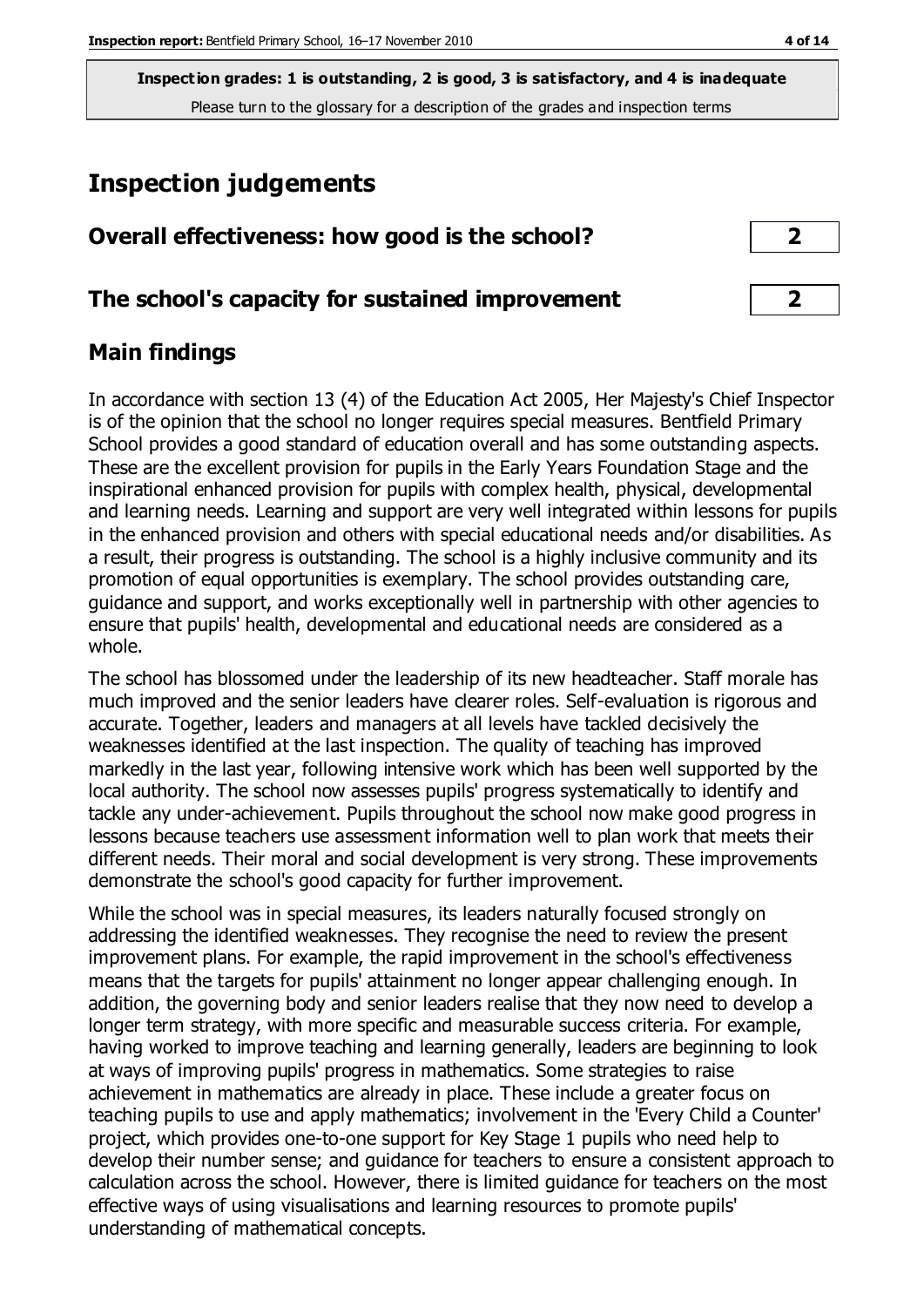While most aspects of leadership and management are good or better, the school has not prioritised its promotion of community cohesion. Although links with the local community are strong, pupils have a limited appreciation of the diversity of cultures that are found elsewhere in this country. Links have been established with an ethnically diverse school on the edge of London and a school serving a mainly Bangladeshi community in the East End, but the planning is at an embryonic stage.

Pupils enjoy coming to school and say they feel very safe. Parents are highly supportive of the school and appreciate the way that class teachers make themselves available at the beginning and end of the school day.

### **What does the school need to do to improve further?**

- Within a term, review the school's improvement planning to reflect the higher aspirations it now has, for example by setting more ambitious progress targets and by developing more specific and measurable success criteria.
- During the next year, improve the school's promotion of community cohesion, by further developing its links with two schools in London, so that pupils can gain experience of the diversity of cultures in other parts of the country.
- $\blacksquare$  Enhance the mathematics curriculum by involving all teachers in developing guidance on the most effective ways of using visualisation and a variety of learning resources to promote pupils' understanding of mathematical concepts.

### **Outcomes for individuals and groups of pupils 2**

In recent years, pupils' attainment by the end of Key Stage 2 has been broadly average. Their progress has been uneven from year to year, but satisfactory overall. In the last year, the school has worked hard to improve the consistency of learning and progress across the school, with considerable success. This was very evident to inspectors, who judged learning and progress to be good in seven observed lessons and outstanding in three. Learning was very good in the one-to-one sessions observed. The achievement of boys and girls is equally good. Inspectors also conducted an in-depth scrutiny of the progress of pupils with special educational needs and/or disabilities, including those who attend the school's enhanced provision. Achievement is outstanding for this group of pupils.

Pupils feel safe because circle time gives them the confidence to raise any issues. They learn about e-safety and 'stranger danger'. Older pupils' awareness of road safety is enhanced through the cycling proficiency scheme. Pupils get along well with each other and their spiritual development is enhanced by the school's excellent disability equality scheme. Their good contribution to the community is exemplified by their work for older people; their involvement in local events such as fun runs, Stansted in Bloom and Remembrance Day; and national events such as Children in Need. A large number learn to use signs and symbols systems so they can communicate with all of their friends. Pupils were involved in the appointment process for the present headteacher. Many pupils join clubs with a sporting element and a large majority take advantage of the healthy lunches provided by the school.

Pupils' good behaviour and high levels of attendance contribute to their learning. They are well prepared for their future lives, for example by learning to work together in teams.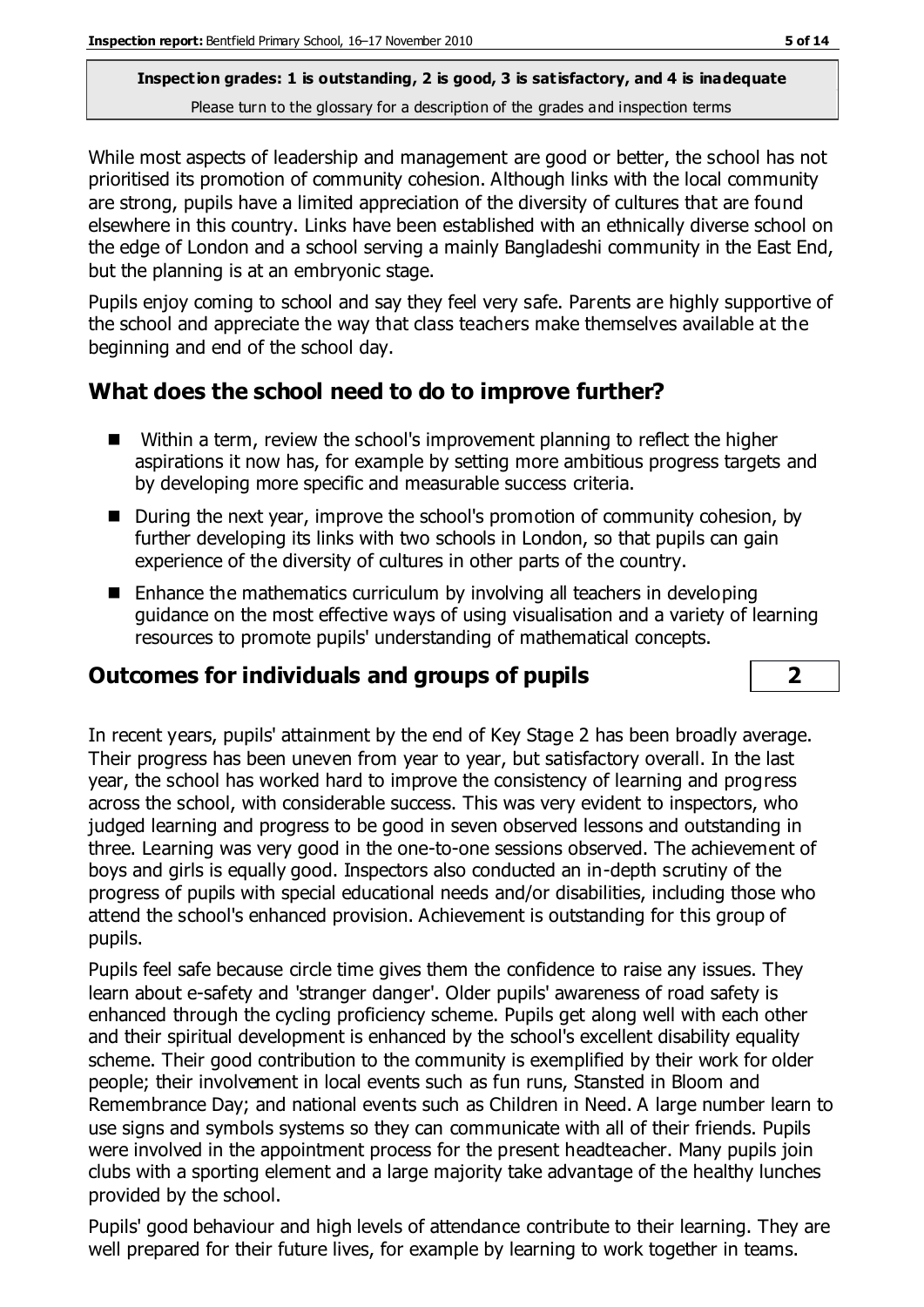# **Inspection grades: 1 is outstanding, 2 is good, 3 is satisfactory, and 4 is inadequate**

Please turn to the glossary for a description of the grades and inspection terms

The school's determination to tackle barriers to learning means that all pupils develop skills in numeracy, literacy and information and communication technology.

These are the grades for pupils' outcomes

| Pupils' achievement and the extent to which they enjoy their learning                                                     |                         |
|---------------------------------------------------------------------------------------------------------------------------|-------------------------|
| Taking into account:<br>Pupils' attainment <sup>1</sup>                                                                   | 3                       |
| The quality of pupils' learning and their progress                                                                        | $\overline{2}$          |
| The quality of learning for pupils with special educational needs and/or disabilities<br>and their progress               | 1                       |
| The extent to which pupils feel safe                                                                                      | $\overline{2}$          |
| Pupils' behaviour                                                                                                         | $\overline{2}$          |
| The extent to which pupils adopt healthy lifestyles                                                                       | $\overline{2}$          |
| The extent to which pupils contribute to the school and wider community                                                   | $\overline{2}$          |
| The extent to which pupils develop workplace and other skills that will contribute to<br>their future economic well-being | $\overline{\mathbf{2}}$ |
| Taking into account:<br>Pupils' attendance <sup>1</sup>                                                                   | 1                       |
| The extent of pupils' spiritual, moral, social and cultural development                                                   | $\overline{2}$          |

<sup>1</sup> The grades for attainment and attendance are: 1 is high; 2 is above average; 3 is broadly average; and 4 is low

## **How effective is the provision?**

Lessons are very well planned, because teachers use their good knowledge of each pupil's progress to tailor learning to their needs. All teachers now have the confidence to monitor pupils in the classroom and adapt their planning accordingly during the course of each lesson. Pupils know their targets and how to improve their work because of the regular and accurate marking. Some pupils would like lessons to include more opportunities for active learning through games, practical activity and problem solving. Such features are increasingly evident in mathematics lessons.

The school has a broad and balanced curriculum that meets pupils' needs well, including their need for physical activity. An increasingly effective cross-curricular approach is taken to the teaching of writing and the school promotes reading for enjoyment. Pupils' learning is enriched well with trips out of school, visiting speakers and numerous after-school activities.

The school has made a considerable improvement to its systems of assessment and academic guidance, which are now well understood by all teachers. Senior leaders monitor the progress of individuals and groups so they can take early action to tackle under-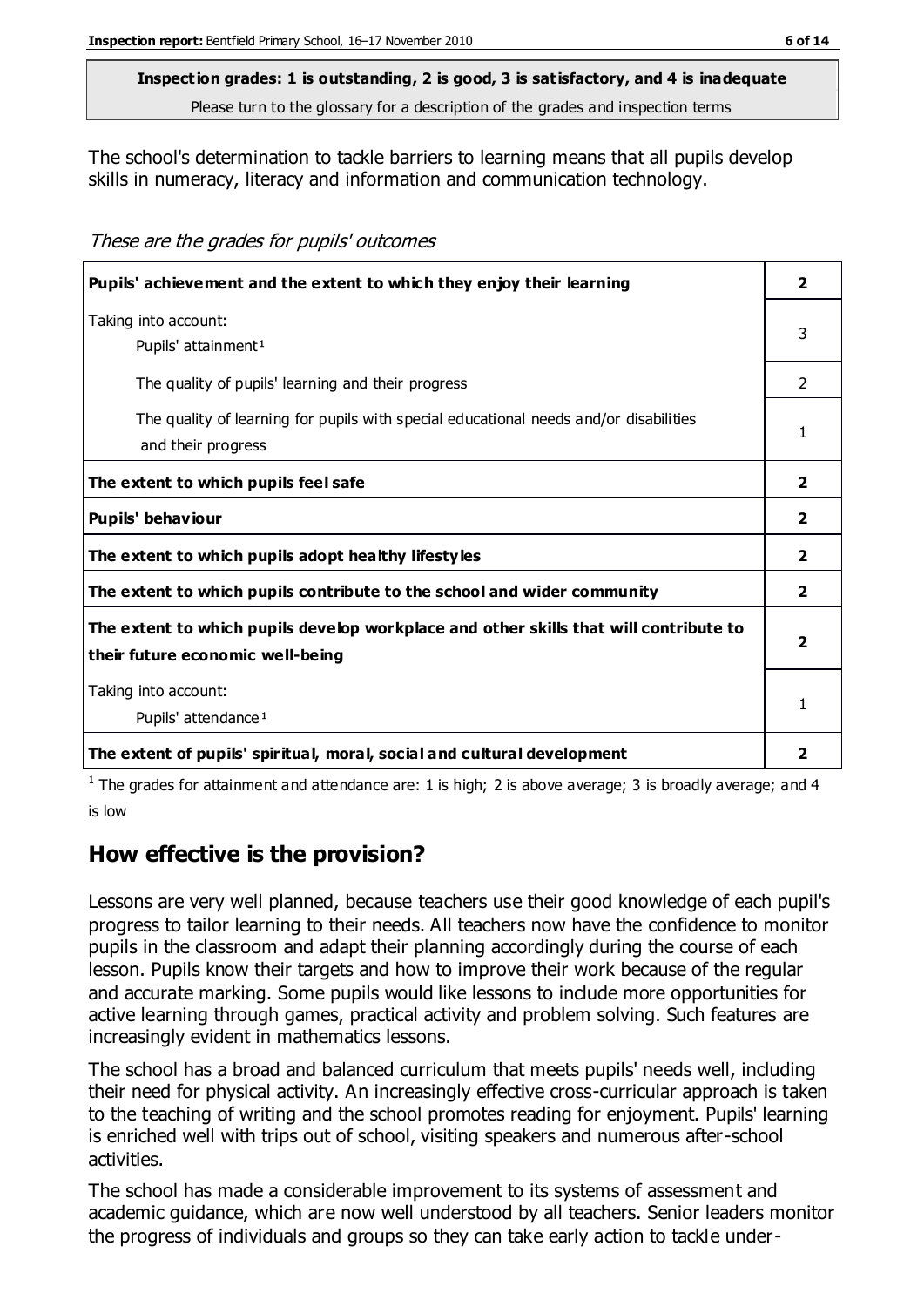achievement. All pupils benefit from the very good pastoral support. The work of the inclusion team to support pupils with special educational needs and/or disabilities is exemplary.

These are the grades for the quality of provision

| The quality of teaching                                                                                    |  |
|------------------------------------------------------------------------------------------------------------|--|
| Taking into account:<br>The use of assessment to support learning                                          |  |
| The extent to which the curriculum meets pupils' needs, including, where relevant,<br>through partnerships |  |
| The effectiveness of care, guidance and support                                                            |  |

#### **How effective are leadership and management?**

The school's leaders and managers, including the governing body, have shown great determination and drive to lift the school out of special measures in a single year. The headteacher has fostered a unity of purpose among everyone involved with the school. The governing body has streamlined its committee structures and now holds the school to account well. More teachers have taken on subject leadership, giving them a better perspective of the work of the school. The school's highly inclusive ethos has been retained. It is captured in the high regard for the school's enhanced provision; the exemplary disability equality scheme and the developing work on community cohesion.

The school is expanding its outstanding work in partnership with other agencies and institutions. The headteacher has taken a lead in establishing a cluster group of local primary schools to work together on common interests.

The school safeguards pupils well. Vetting and checking requirements are followed carefully. The new fence and revised access arrangements mean that the school site is now secure. A fire drill, held during the inspection, demonstrated that evacuation procedures are effective.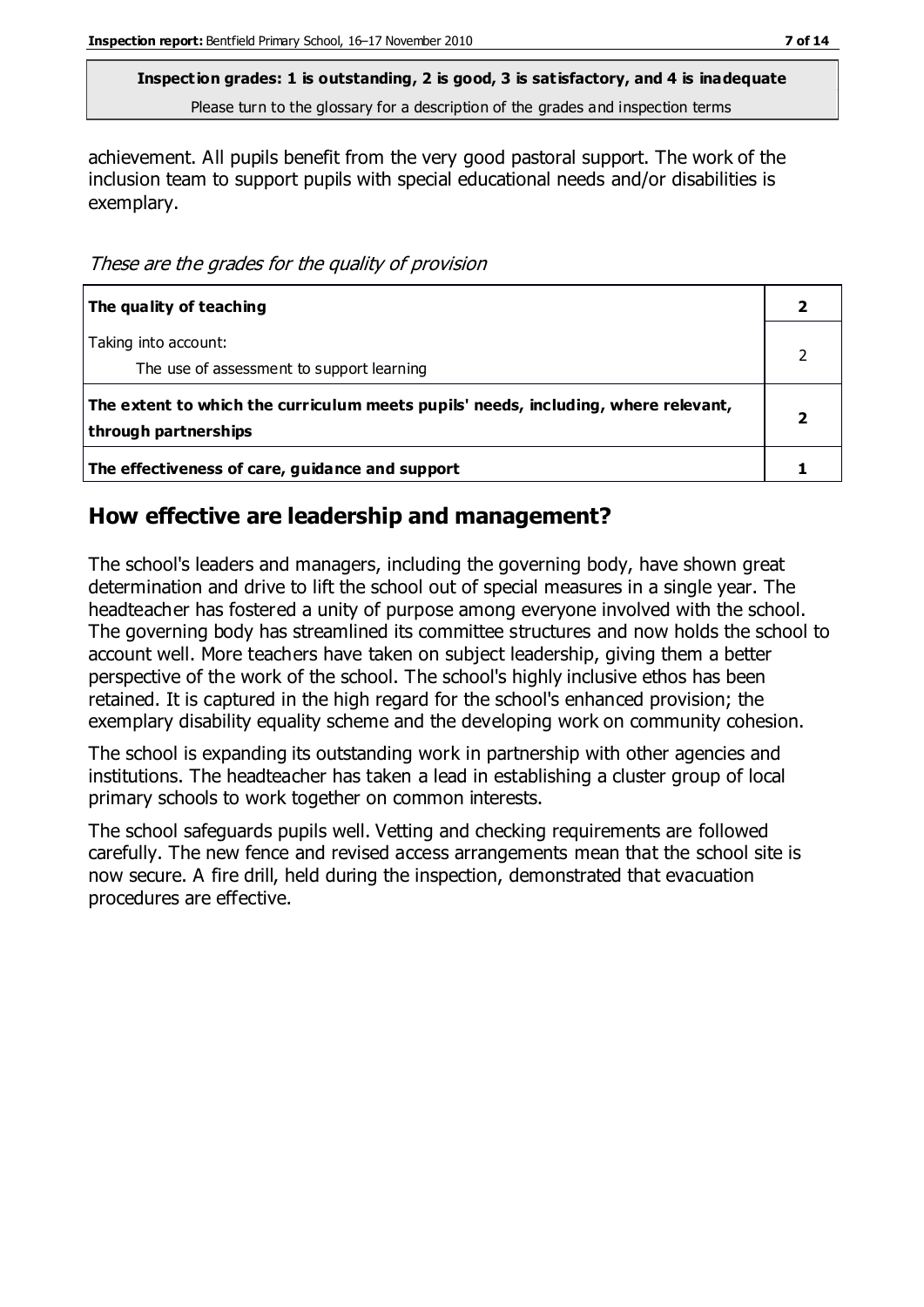**Inspection grades: 1 is outstanding, 2 is good, 3 is satisfactory, and 4 is inadequate**

Please turn to the glossary for a description of the grades and inspection terms

These are the grades for leadership and management

| The effectiveness of leadership and management in embedding ambition and driving<br>improvement                                                                  |                |
|------------------------------------------------------------------------------------------------------------------------------------------------------------------|----------------|
| Taking into account:<br>The leadership and management of teaching and learning                                                                                   | 2              |
| The effectiveness of the governing body in challenging and supporting the<br>school so that weaknesses are tackled decisively and statutory responsibilities met | 2              |
| The effectiveness of the school's engagement with parents and carers                                                                                             | $\mathbf{2}$   |
| The effectiveness of partnerships in promoting learning and well-being                                                                                           | 1              |
| The effectiveness with which the school promotes equality of opportunity and tackles<br>discrimination                                                           | 1              |
| The effectiveness of safeguarding procedures                                                                                                                     | $\overline{2}$ |
| The effectiveness with which the school promotes community cohesion                                                                                              | 3              |
| The effectiveness with which the school deploys resources to achieve value for money                                                                             | 2              |

#### **Early Years Foundation Stage**

Children show a high level of enjoyment in the Early Years Foundation Stage. Although many are a little behind age-related expectations when they join the nursery, they quickly learn to join in, cooperate and share with each other. Their behaviour is very good. They develop very enquiring natures because of the excellent organisation of learning. This rapid progress continues in the Reception class and is evident in the school's Early Learning Profile records, where a very large majority of children achieve at least level six in all areas of learning. Children with complex needs are well integrated in all activities because the learning support assistants understand their needs very well. Children learn about the world around them through the 'Forest School', which takes place in a wooded area of the school grounds. They enjoy the physical activity and the challenge of solving problems.

Teaching is outstanding, partly because the curriculum is well designed to create rich opportunities to learn through play and small group activities, but also because all adults understand the importance of engaging pupils with questions and challenges. Teachers show a very high level of expertise. The high quality of observations made by adults results in very thorough assessments, which are then used exceptionally well to guide further teaching and learning.

Children show a very good understanding of dangers because of the consistently high priority adults give to safeguarding and to their health and well-being. For example, all children know that they must not enter the wooded area until their teacher has 'asked the trees' if it is safe. They learn to look at how the wind is causing the trees to 'wave' at them.

Leadership and management are outstanding because of the very good organisation, the excellent links with parents and carers and the attention paid to their views, and those of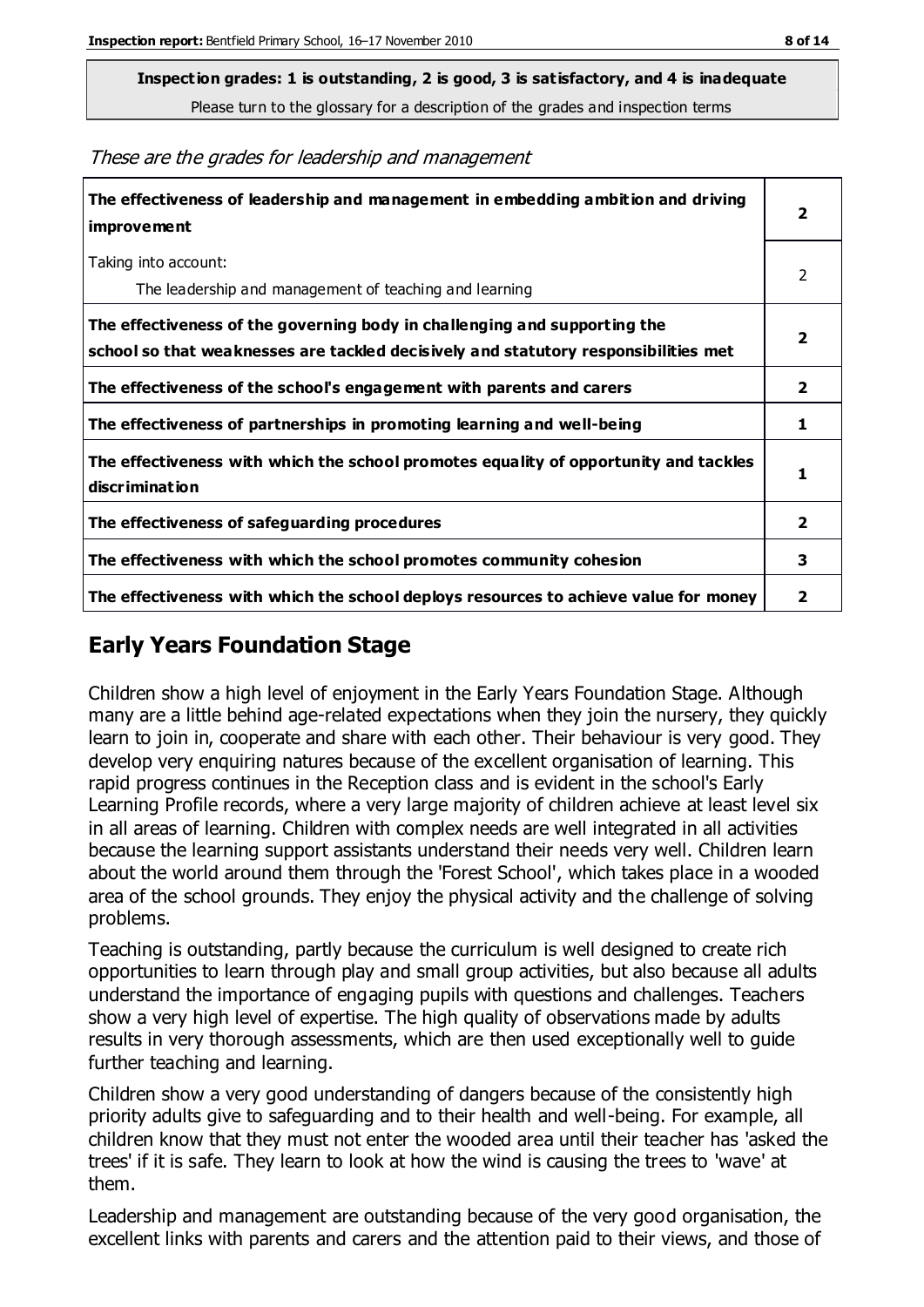the children and staff. Leaders work closely with other agencies to promote the children's development and well-being.

These are the grades for the Early Years Foundation Stage

| Overall effectiveness of the Early Years Foundation Stage                             |  |
|---------------------------------------------------------------------------------------|--|
| Taking into account:<br>Outcomes for children in the Early Years Foundation Stage     |  |
| The quality of provision in the Early Years Foundation Stage                          |  |
| The effectiveness of leadership and management of the Early Years Foundation<br>Stage |  |

#### **Views of parents and carers**

Parental questionnaires are not normally distributed for monitoring inspections conducted under section 8 of the Education Act 2005, unless inspectors have specific reasons to request that the school does so. However, inspectors examined the school's own survey of parents' and carers' views and validated the findings by talking to several parents and carers both formally and informally. The overwhelming view from parents and carers is positive. They feel that the school does a very good job in meeting their children's needs. They recognise the value of the school's enhanced provision for all children, giving them a more realistic picture of people's different abilities and needs. Parents and carers appreciate the guidance they receive from the school to support their children's learning. They are pleased that the school offers a range of after-school clubs, but some are concerned that younger children tend to miss out when clubs are over-subscribed. They like the easy access to their children's class teachers, and the headteacher's regular coffee mornings are popular. However, a few parents would like the headteacher to be more visible at the beginning and end of the school day.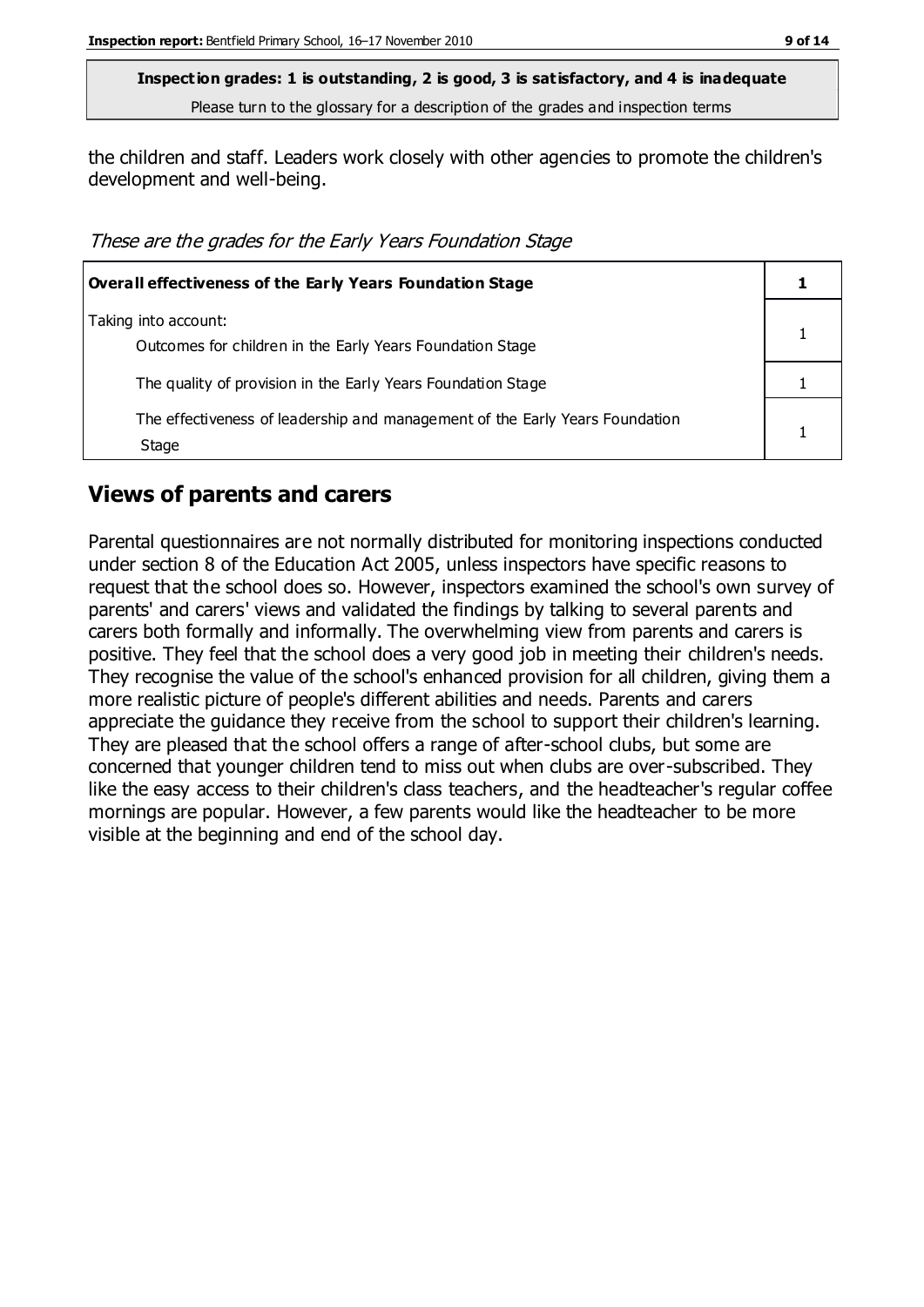#### **Responses from parents and carers to Ofsted's questionnaire**

Parental questionnaires are not normally distributed for inspections conducted under section 8 of the Education Act 2005, unless inspectors have specific reasons to request that the school does so.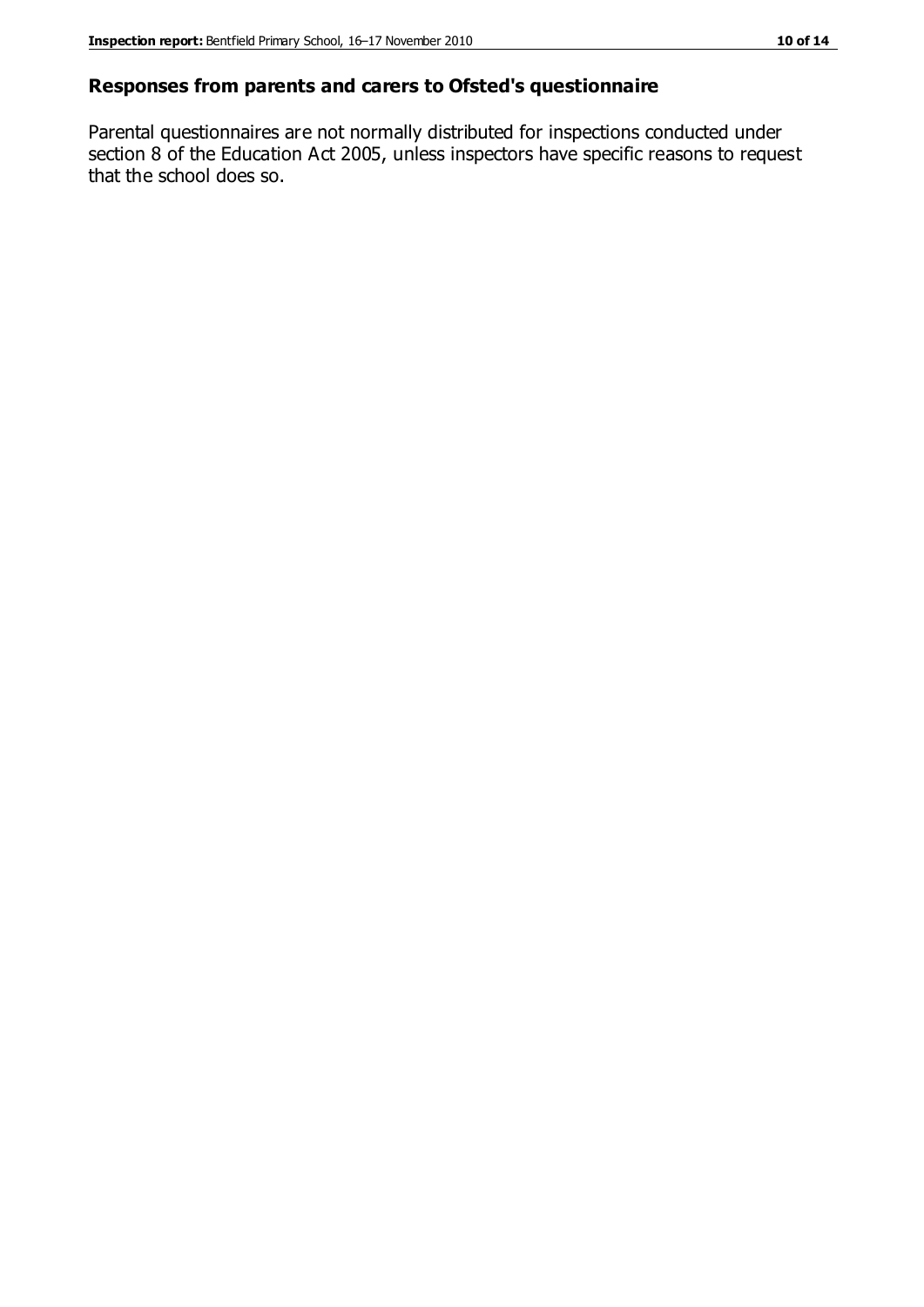## **Glossary**

| Grade   | <b>Judgement</b> | <b>Description</b>                                                                                                                                                                                                            |
|---------|------------------|-------------------------------------------------------------------------------------------------------------------------------------------------------------------------------------------------------------------------------|
| Grade 1 | Outstanding      | These features are highly effective. An outstanding school<br>provides exceptionally well for all its pupils' needs.                                                                                                          |
| Grade 2 | Good             | These are very positive features of a school. A school that<br>is good is serving its pupils well.                                                                                                                            |
| Grade 3 | Satisfactory     | These features are of reasonable quality. A satisfactory<br>school is providing adequately for its pupils.                                                                                                                    |
| Grade 4 | Inadequate       | These features are not of an acceptable standard. An<br>inadequate school needs to make significant improvement<br>in order to meet the needs of its pupils. Ofsted inspectors<br>will make further visits until it improves. |

## **What inspection judgements mean**

## **Overall effectiveness of schools**

|                       | Overall effectiveness judgement (percentage of schools) |      |                     |                   |
|-----------------------|---------------------------------------------------------|------|---------------------|-------------------|
| <b>Type of school</b> | <b>Outstanding</b>                                      | Good | <b>Satisfactory</b> | <b>Inadequate</b> |
| Nursery schools       | 58                                                      | 36   | 4                   | 2                 |
| Primary schools       | 8                                                       | 43   | 40                  | 9                 |
| Secondary schools     | 10                                                      | 35   | 42                  | 13                |
| Sixth forms           | 13                                                      | 39   | 45                  | 3                 |
| Special schools       | 33                                                      | 42   | 20                  | 4                 |
| Pupil referral units  | 18                                                      | 40   | 29                  | 12                |
| All schools           | 11                                                      | 42   | 38                  | 9                 |

New school inspection arrangements were introduced on 1 September 2009. This means that inspectors now make some additional judgements that were not made previously.

The data in the table above are for the period 1 September 2009 to 31 March 2010 and are the most recently published data available (see **[www.ofsted.gov.uk](http://www.ofsted.gov.uk/)**). Please note that the sample of schools inspected during the autumn and spring terms 2009/10 was not representative of all schools nationally, as weaker schools are inspected more frequently than good or outstanding schools.

Percentages are rounded and do not always add exactly to 100. Secondary school figures in clude those that have sixth forms, and sixth form figures include only the data specifically for sixth form inspection judgements.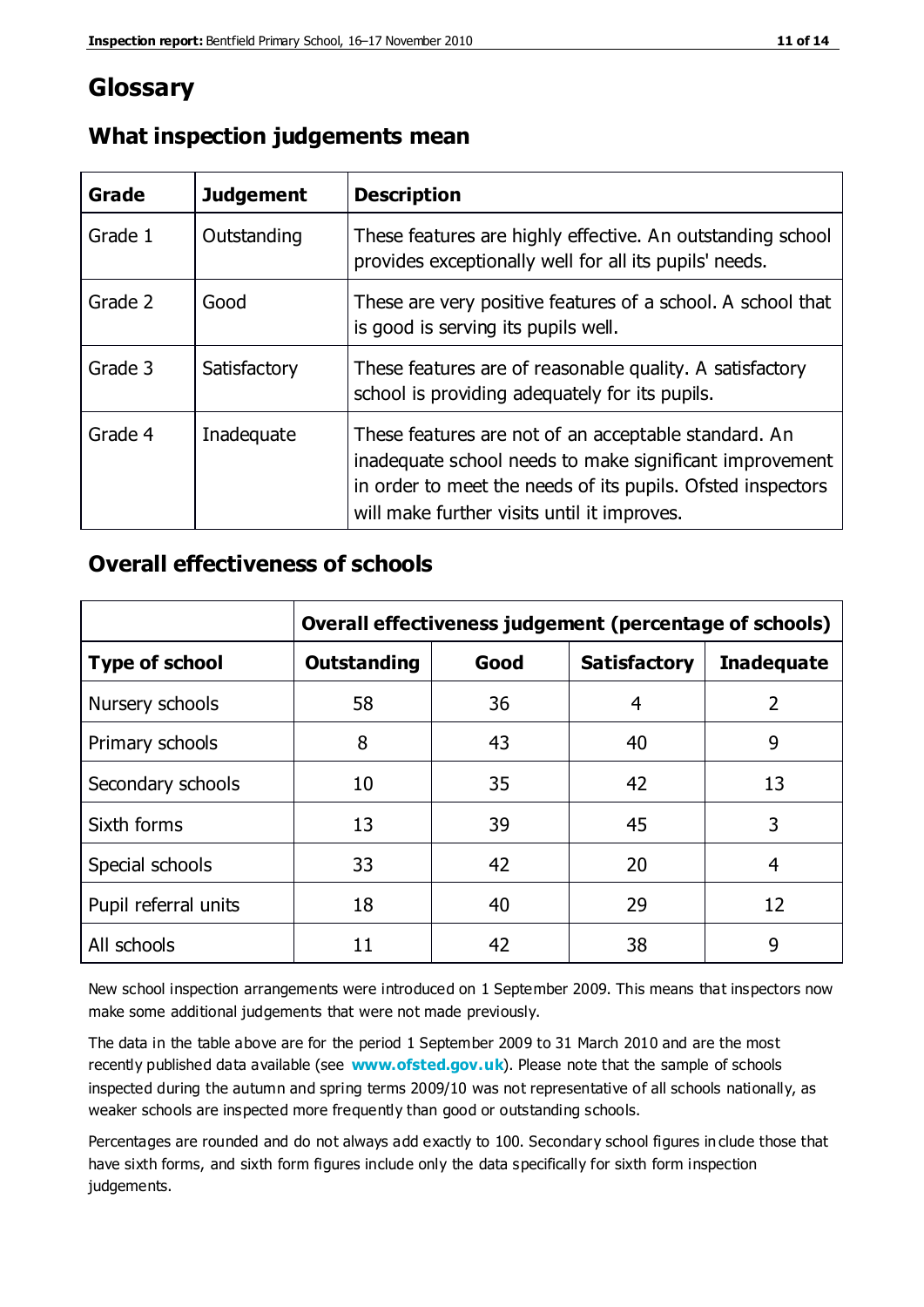# **Common terminology used by inspectors**

| Achievement:                  | the progress and success of a pupil in their learning,<br>development or training.                                                                                                                                                          |  |
|-------------------------------|---------------------------------------------------------------------------------------------------------------------------------------------------------------------------------------------------------------------------------------------|--|
| Attainment:                   | the standard of the pupils' work shown by test and<br>examination results and in lessons.                                                                                                                                                   |  |
| Capacity to improve:          | the proven ability of the school to continue<br>improving. Inspectors base this judgement on what<br>the school has accomplished so far and on the quality<br>of its systems to maintain improvement.                                       |  |
| Leadership and management:    | the contribution of all the staff with responsibilities,<br>not just the headteacher, to identifying priorities,<br>directing and motivating staff and running the school.                                                                  |  |
| Learning:                     | how well pupils acquire knowledge, develop their<br>understanding, learn and practise skills and are<br>developing their competence as learners.                                                                                            |  |
| <b>Overall effectiveness:</b> | inspectors form a judgement on a school's overall<br>effectiveness based on the findings from their<br>inspection of the school. The following judgements,<br>in particular, influence what the overall effectiveness<br>judgement will be. |  |
|                               | The school's capacity for sustained<br>improvement.                                                                                                                                                                                         |  |
|                               | Outcomes for individuals and groups of pupils.                                                                                                                                                                                              |  |
|                               | The quality of teaching.                                                                                                                                                                                                                    |  |
|                               | The extent to which the curriculum meets<br>pupils' needs, including, where relevant,<br>through partnerships.                                                                                                                              |  |
|                               | The effectiveness of care, guidance and<br>support.                                                                                                                                                                                         |  |
| Progress:                     | the rate at which pupils are learning in lessons and<br>over longer periods of time. It is often measured by<br>comparing the pupils' attainment at the end of a key                                                                        |  |

stage with their attainment when they started.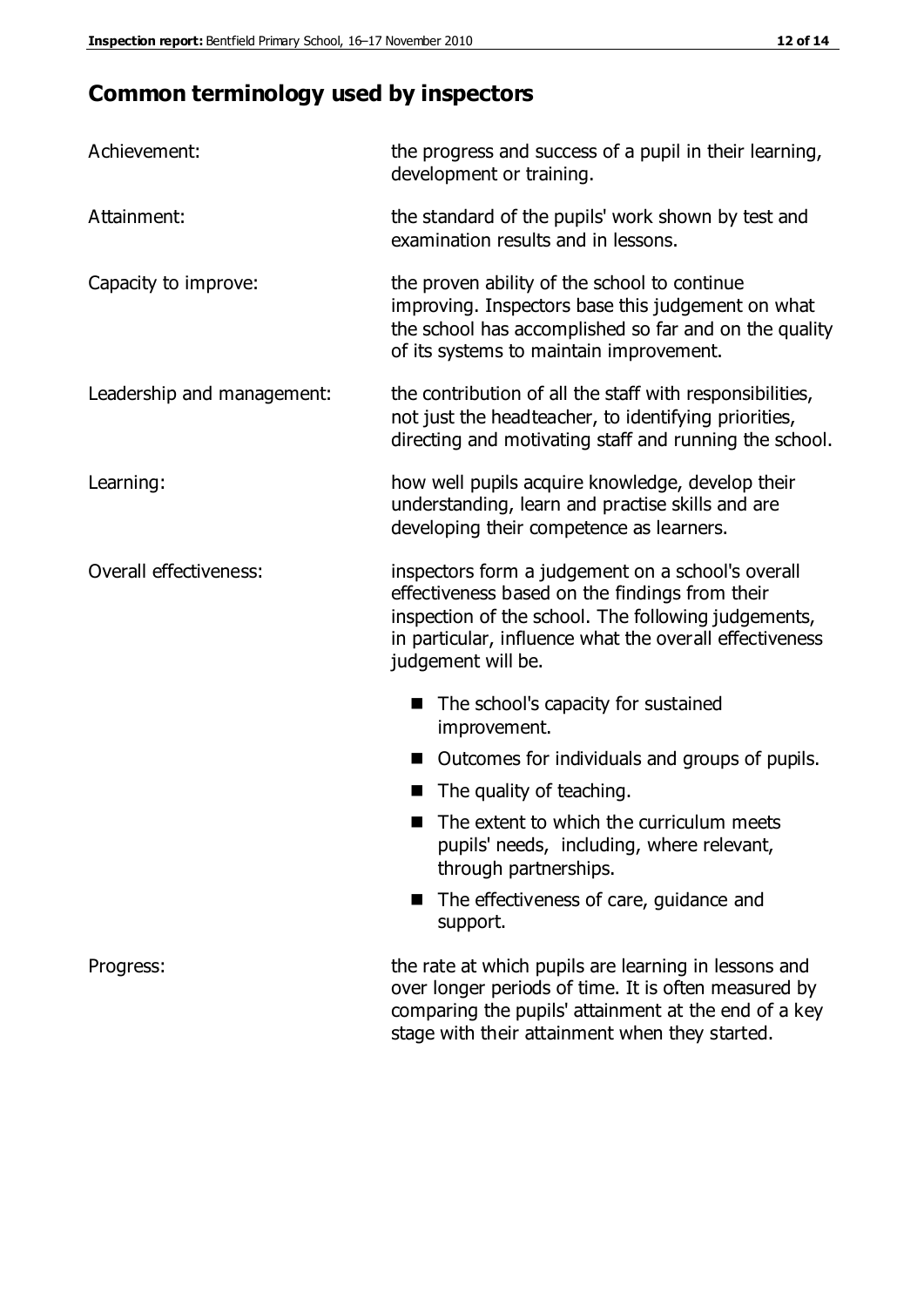#### **This letter is provided for the school, parents and carers to share with their children. It describes Ofsted's main findings from the inspection of their school.**

18 November 2010

#### Dear Pupils

#### **Inspection of Bentfield Primary School, Stansted, CM24 8DX**

Not long ago, I visited your school for the third time, along with another inspector. This is because the inspection last year showed some problems. I have been checking on how well the school is tackling these problems. This letter is to tell you about what I found. First though, I want to thank all of you for being so helpful to the inspectors and for being so good during the fire drill.

The good news is that the school has made lots of improvements. Bentfield Primary is now a good school with some outstanding features. You are now learning well because the teaching is better. Your teachers know more about how well each of you is doing. This means they can make sure you get work that is right for you. A lot of credit must go to your new headteacher, but all the staff and the school governing body have played their part. You can all help too by continuing to work hard.

Some things the school does are outstanding. This means they are so good that other schools could learn from them. The school gives excellent care and support, especially for pupils with disabilities and extra learning needs. We were really impressed with the way everyone gets along and how everyone is valued. You told us that you share things well, that lessons are fun and staff are really helpful. The Nursery and Reception classes are very good indeed.

To help the school get even better, we have made three suggestions. These are for the school to:

- $\blacksquare$  set higher targets and write a new plan to meet them
- qive you more chances to find out about people from different backgrounds
- $\blacksquare$  think hard about the best ways of teaching you mathematics, so you understand it even better.

You can be very proud of your school. I wish you all the very best for the future.

Yours sincerely

Stephen Abbott Her Majesty's Inspector